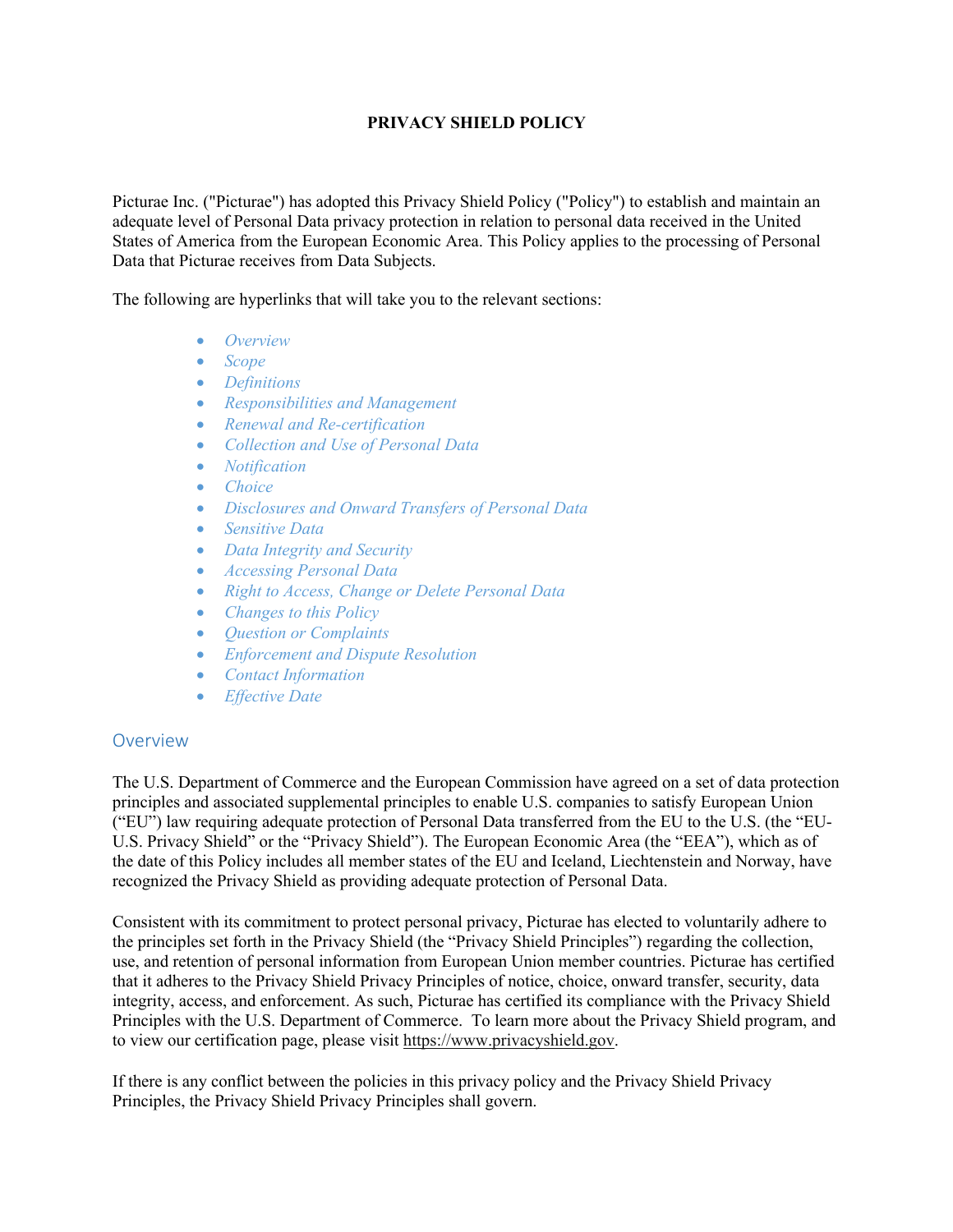### *All Picturae employees who handle Personal Data from Europe are required to comply with the Principles stated in this Policy.*

### Scope

This Policy applies to the processing of Personal Data that Picturae receives in the United States concerning Data Subjects in the EEA, either directly from individuals or from its affiliates or from other third party organizations, and in any format whatsoever, including electronic, paper or oral transmission. It does not apply to Personal Data transferred under Standard Contractual Clauses or any approved derogation from EU Directives.

This Policy does not cover data from which individual persons cannot be identified or situations in which pseudonyms are used. (The use of pseudonyms involves the replacement of names or other identifiers with substitutes so that identification of individual persons is not possible.) Some types of Personal Data may be subject to other privacy-related requirements and policies. For example, Personal Data related to employment is subject to internal human resource policies.

This Policy applies to Picturae's agents (defined below) that process Personal Data received by Picturae in the United States from the EEA on behalf of Picturae.

### **Definitions**

Capitalized terms in this Privacy Policy shall have the following meanings:

**"Agent"** means any third party that collects or uses Personal Data provided by Picturae to perform tasks on behalf of Picturae under the instructions of, and solely for, Picturae.

**"Customer"** means a prospective, current, or former partner (distributor or reseller), vendor, supplier, customer, or client of Picturae. The term also shall include any individual agent, employee, representative, customer, or client of a Picturae Customer where Picturae has obtained his or her Personal Data from such Customer as part of its business relationship with the Customer.

**"Data Subject"** means an identified or identifiable natural living person. An identifiable person is one who can be identified, directly or indirectly, by reference to a name, or to one or more factors unique to his or her personal physical, psychological, mental, economic, cultural or social characteristics.

**"Employee"** means an employee (whether temporary, permanent, part-time, or contract), former employee, independent contractor, or job applicant of Picturae or any of its affiliates or subsidiaries, who is also a resident of a country within the European Economic Area.

**"Europe" or "European"** refers to a country in the European Economic Area.

**"Personal Data" and "Personal Information"** as defined under the European Union Directive 95/46/EC means data that personally identifies or may be used to personally identify a person, including an individual's name in combination with country of birth, marital status, emergency contact, salary information, terms of employment, job qualifications (such as educational degrees earned), address, phone number, e-mail address, user ID, password, and identification numbers. Personal Data does not include data that is de-identified, anonymous, or publicly available.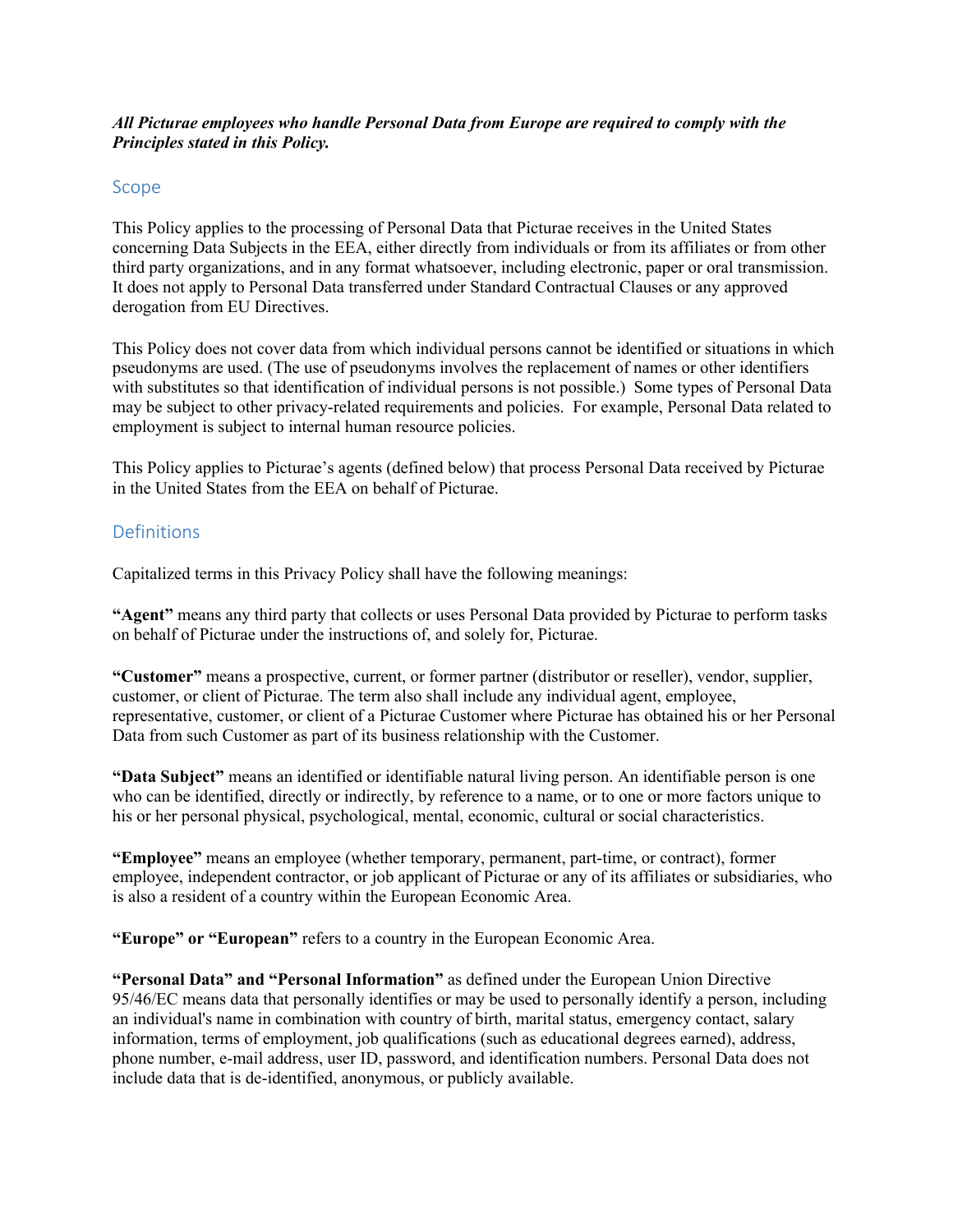**"Processing"** of personal data means any operation or set of operations which is performed upon personal data, whether or not by automated means, such as collection, recording, organization, storage, adaptation or alteration, retrieval, consultation, use, disclosure or dissemination, and erasure or destruction.

**"Picturae", "we", "our" or "us"** means Picturae Inc. and its successors, assigns and wholly-owned affiliates and subsidiaries and their respective divisions and groups, each of which are located within the United States.

**"Sensitive Personal Information" or "Sensitive Personal Data"** means Personal Data that discloses a Data Subject's medical or health condition, race or ethnicity, political, religious or philosophical affiliations or opinions, sexual orientation, or trade union membership.

**"Third Party"** means any individual or entity that is neither Picturae nor a Picturae employee, agent, contractor, or representative.

# Responsibilities and Management

Picturae has designated an internal team to oversee its information security program, including its compliance with the Privacy Shield program. The internal team shall review and approve any material changes to this program as necessary. Any questions, concerns, or comments regarding this Policy also may be directed to privacyshield@picturae.com.

Picturae will maintain, monitor, test, and upgrade information security policies, practices, and systems to assist in protecting the Personal Data that it collects. Picturae personnel will receive training, as applicable, to effectively implement this Policy. Please see Data Integrity and Security section below for a discussion of the steps that Picturae has undertaken to protect Personal Data.

## Renewal and Re-certification

Picturae will renew its Privacy Shield certification annually, unless it subsequently determines that it no longer needs such certification or if it employs a different adequacy mechanism.

Prior to the re-certification, Picturae will conduct an in-house verification to ensure that its attestations and assertions with regard to its treatment of Customer Personal Data are accurate and that the company has appropriately implemented these practices. Specifically, as part of the verification process, Picturae will undertake the following:

- Review this Privacy Shield policy and its publicly posted website privacy policy to ensure that these policies accurately describe the practices regarding the collection of Customer Personal Data
- Ensure that the publicly posted privacy policy informs Data Subjects of Picturae's participation in the Privacy Shield program and where to obtain a copy of additional information (e.g., a copy of this Policy)
- Ensure that this Policy continues to comply with the Privacy Shield principles
- Confirm that Data Subjects are made aware of the process for addressing complaints and any independent dispute resolution process (Picturae may do so through its publicly posted website, Customer contract, or both)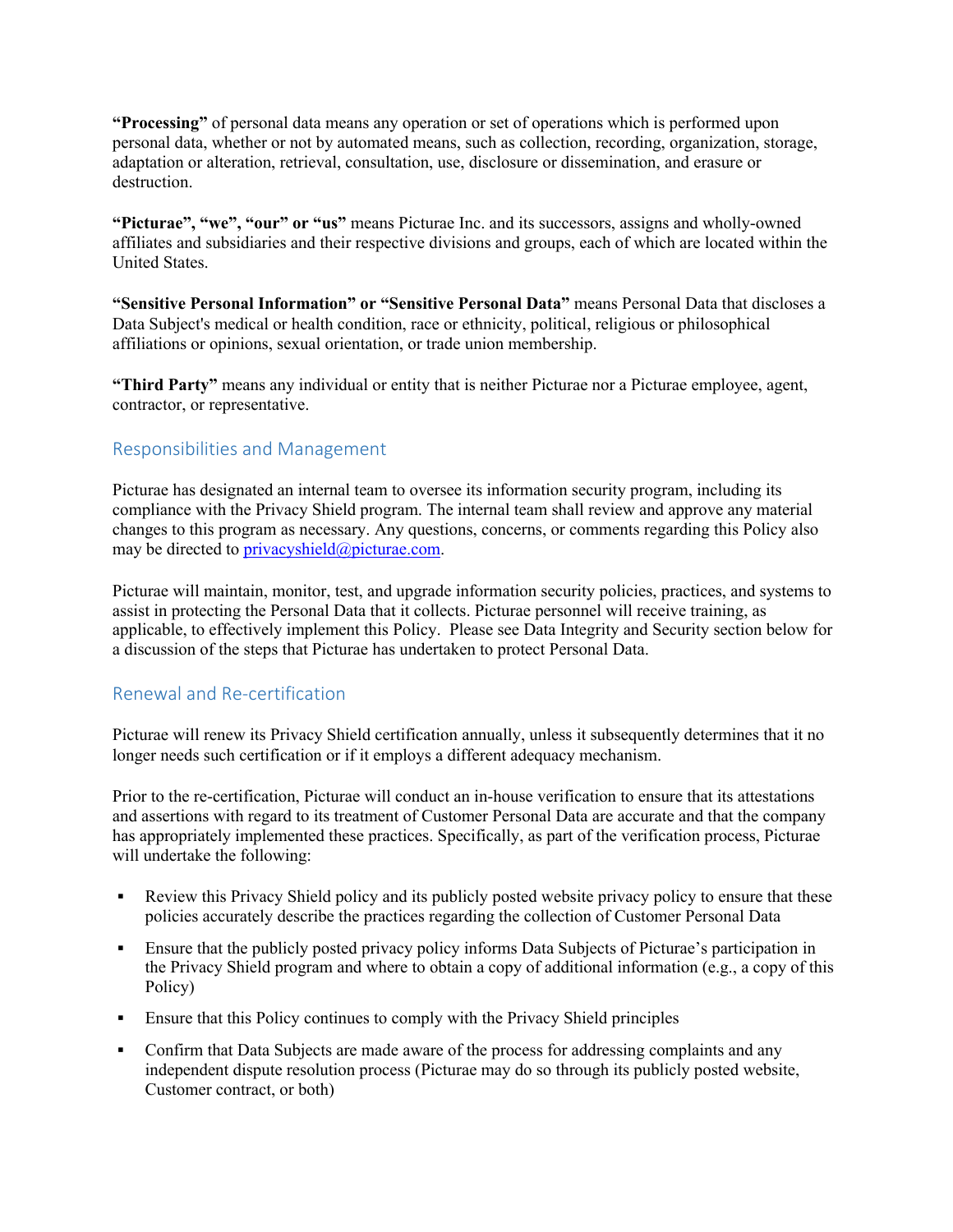§ Review its processes and procedures for training Employees about Picturae's participation in the Privacy Shield program and the appropriate handling of Customer Personal Data

### Collection and Use of Personal Data

Where Picturae collects Personal Data directly from individuals in the EEA or receives it from its European affiliates, it or its European affiliates will inform those individuals about the purposes for which they collect and use Personal Data about them; the transfer of Personal Data to Picturae in the U.S., the types or identity of third parties to which Picturae discloses that information and the purposes for which it does so; and the choices and means Picturae offers individuals for limiting the use and disclosure of their Personal Data.

Notice will be provided in clear and conspicuous language when individuals are first asked to provide Personal Data to Picturae, or as soon as practicable thereafter, and in any event before Picturae uses the information for a purpose other than that for which it was originally collected. Picturae may from time to time process certain Personal Data about Data Subjects, business partners, suppliers, vendors, service providers, employees and candidates for employment, including information recorded and stored on various types of media, including electronic media. Picturae will process these types of data in conformity with the Privacy Shield Principles and will continue to apply the Principles to personal data received under the application of the Privacy Shield as long as it holds this data.

Purposes for which we may collect and use Personal Data from our customers, consumers and other nonemployees include: (1) maintaining and supporting its products, delivering and providing the requested products/services, and complying with its contractual obligations related thereto (including managing transactions, reporting, invoices, renewals, and other operations related to providing services to a Customer); (2) satisfying governmental reporting, tax, and other regulatory, compliance and auditing requirements; (3) storing and processing data, including Personal Data, in computer databases and servers located in the United States; (4) verifying identity (e.g., for online access to accounts); (5) as requested by the Customer; (6) for other business-related purposes permitted or required under applicable local law and regulation; (7) execution of contracts and delivery of products and services to customers; execution and management of development, engineering and construction projects; manufacturing execution and supply chain management; and (8) as otherwise required by law.

Picturae also collects Personal Data concerning its employees and candidates for employment (Human Resources Data) in connection with administration of its human resources programs and functions and for purpose of communicating with its employees. Picturae also applies the Privacy Shield Principles to this data. Further information in this regard can be found in Picturae's Human Resources Privacy Policy available for employees.

We may share Personal Data within the U.S. family of Picturae companies. Picturae may also share Personal Data with its third party Agents for the sole purpose of, and only to the extent needed to, support Picturae's or our customers' business needs. We may also disclose Personal Data to our Agents in the U.S. and other third parties when required to do so under law or by legal process. Third Party Agents are required to keep confidential Personal Data received from Picturae and may not use it for any purpose other than originally intended.

### Notification

Picturae notifies Data Subjects about its adherence to the Privacy Shield principles through its publicly posted website privacy policy, available at http://picturae.com/privacy including the types of Personal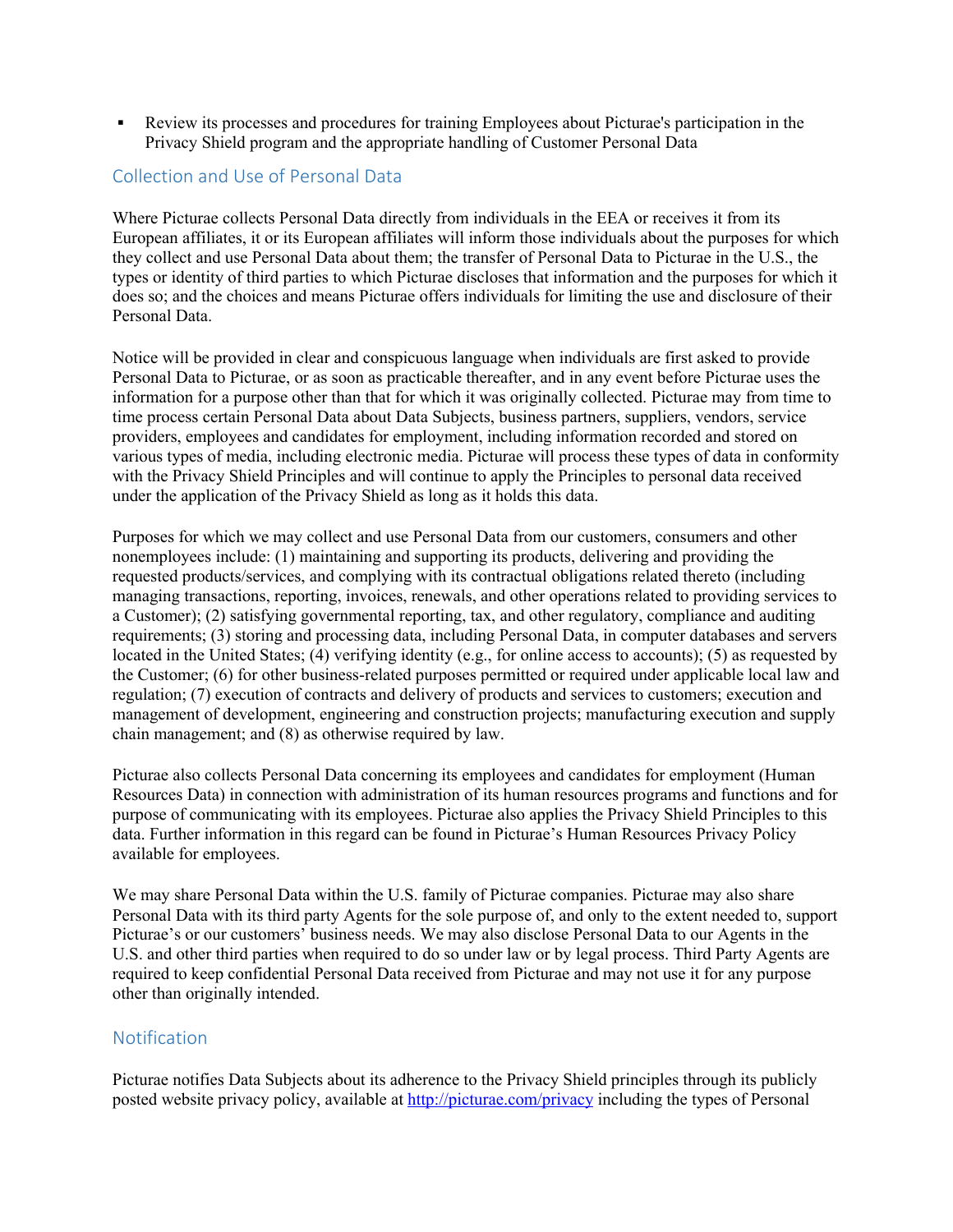Data it collects about them, the purposes for which it collects and uses such Personal Data and the purposes for which it does so, the rights of Data Subjects to access their Personal Data, the choices and means that Picturae offers for limiting its use and disclosure of such Personal Data, how Picturae's obligations under the Privacy Shield are enforced and how Data Subjects can contact Picturae with any inquiries or complaints.

### **Choice**

If Personal Data covered by this Privacy Shield Policy is to be used for a new purpose that is materially different from that for which the Personal Data was originally collected or subsequently authorized, or is to be disclosed to a non-agent third party, Picturae will provide Data Subjects with an opportunity to choose whether to have their Personal Data so used and disclosed. Requests to opt out of such disclosures of Personal Data should be sent to privacyshield@picturae.com.

# Disclosures / Onward Transfers of Personal Data

Except as otherwise provided herein, Picturae discloses Personal Data only to Third Parties who reasonably need to know such data. Such recipients must agree to abide by confidentiality obligations. Examples of Third Parties that may receive personal information include analysts or consultants that have been contracted on behalf of your employer (the Customer with which we are contracted) and will only be provided with advance written notice. All Third Parties receiving personal information must have a written confidentiality agreement in place between Customer and Third Party and Picturae and Third Party that meets or exceeds Privacy Shield standards.

Picturae may provide Personal Data to Third Parties that act as agents, consultants, and contractors to perform tasks on behalf of and under our instructions. For example, Picturae may store such Personal Data in the facilities operated by Third Parties. Such Third Parties must agree to use such Personal Data only for the purposes for which they have been engaged by Picturae and they must either: (1) comply with the Privacy Shield principles or another mechanism permitted by the applicable European data protection law(s) for transfers and processing of Personal Data; or (2) agree to provide adequate protections for the Personal Data that are no less protective than those set out in this Policy. Picturae also may disclose Personal Data for other purposes, or to other Third Parties, when a Data Subject has consented to or requested such disclosure.

Picturae may be forced to disclose an individual's personal information when compelled by a request made by a recognized public authority or where required to meet national security and or law enforcement requirements.

In cases of onward transfer to third parties of data of EU individuals received pursuant to the EU-US Privacy Shield, Picturae is potentially liable. Picturae's liability under this agreement will be governed by the contract in place between Customer and Picturae.

#### Sensitive Data

Picturae does not collect Sensitive Data from Data Subjects. If any Sensitive Data is collected or received by Picturae from a Data Subject it shall be protected in manner set forth herein, provided however that if Sensitive Personal Data covered by this Privacy Shield Policy is to be used for a new purpose that is different from that for which the Personal Data was originally collected or subsequently authorized, or is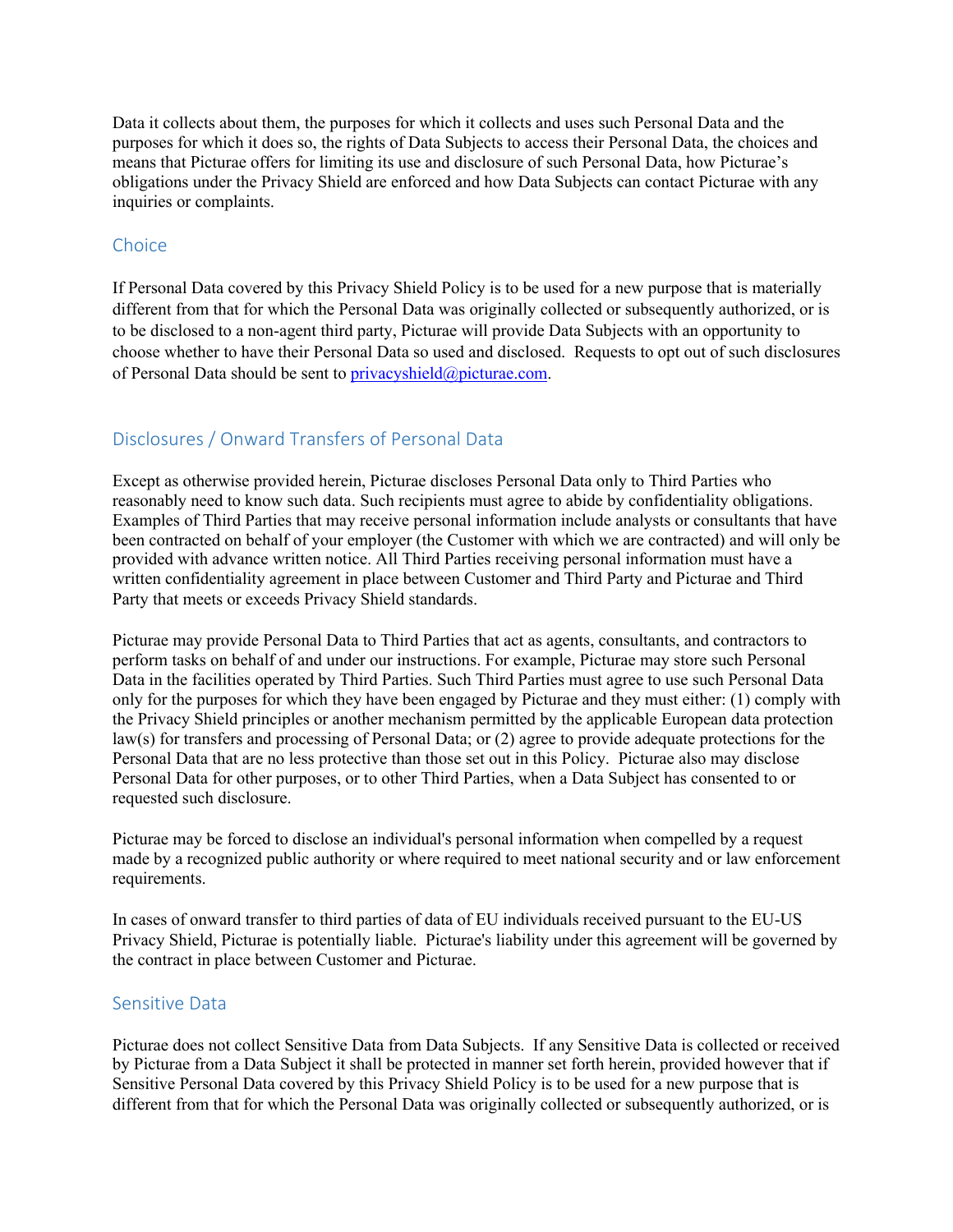to be disclosed to a third party, Picturae will obtain the Data Subject's explicit consent prior to such use or disclosure.

### Data Integrity and Security

Picturae uses reasonable efforts to maintain the accuracy and integrity of Personal Data and to update it as appropriate. Picturae has implemented physical and technical safeguards to protect Personal Data from loss, misuse, and unauthorized access, disclosure, alternation, or destruction. For example, electronically stored Personal Data is stored on a secure network with firewall protection, and access to Picturae's electronic information systems requires user authentication via password or similar means. Picturae also employs access restrictions, limiting the scope of employees who have access to Customer Personal Data. Further, Picturae uses secure encryption technology to protect certain categories of personal data.

*Despite these precautions, no data security safeguards guarantee 100% security all of the time.*

### Accessing Personal Data

Picturae personnel may access and use Personal Data only if they are authorized to do so and only for the purpose for which they are authorized.

### Right to Access, Change or Delete Personal Data

Right to Access. Upon request and in accordance with the Privacy Shield Principles, Picturae will grant individuals reasonable access to their Personal Data that is held by Picturae. In addition, Picturae will take reasonable steps to permit individuals to correct, amend, or delete their Personal Data that is demonstrated to be inaccurate, incomplete or processed in violation of the Privacy Shield Principles. In accordance with the Privacy Shield Principles, Picturae may limit or deny access to Personal Data where the burden or expense of providing access would be disproportionate to the risks to the individual's privacy, where the legitimate rights of persons other than the individual would be violated or if necessary to safeguard important countervailing public interests (e.g., national security) or in other limited circumstances (e.g., disclosure would breach a legal or other professional privilege).

Data Subjects may edit their Personal Data by logging into their account profile or by contacting Picturae by phone or email. In making modifications to their Personal Data, Data Subjects must provide only truthful, complete, and accurate information. To request erasure of Personal Data, Data Subjects should submit a written request to Picturae. Persons that have submitted their Personal Data to a Picturae Customer should contact the Customer in the first instance to update their data.

Requests for Personal Data. Picturae will track each of the following and will provide notice to the appropriate parties under law and contract when either of the following circumstances arise: (a) legally binding request for disclosure of the Personal Data by a law enforcement authority unless prohibited by law or regulation; or (b) requests received from the Data Subject.

Satisfying Requests for Access, Modifications, and Corrections. Picturae will endeavor to respond in a timely manner to all reasonable written requests to view, modify, or inactivate Personal Data.

Limiting Use of Personal Data. You may request limitations on the use of your personal data specified in this agreement by contacting us at  $\text{privacy}shield(\hat{\omega})$  picturae.com.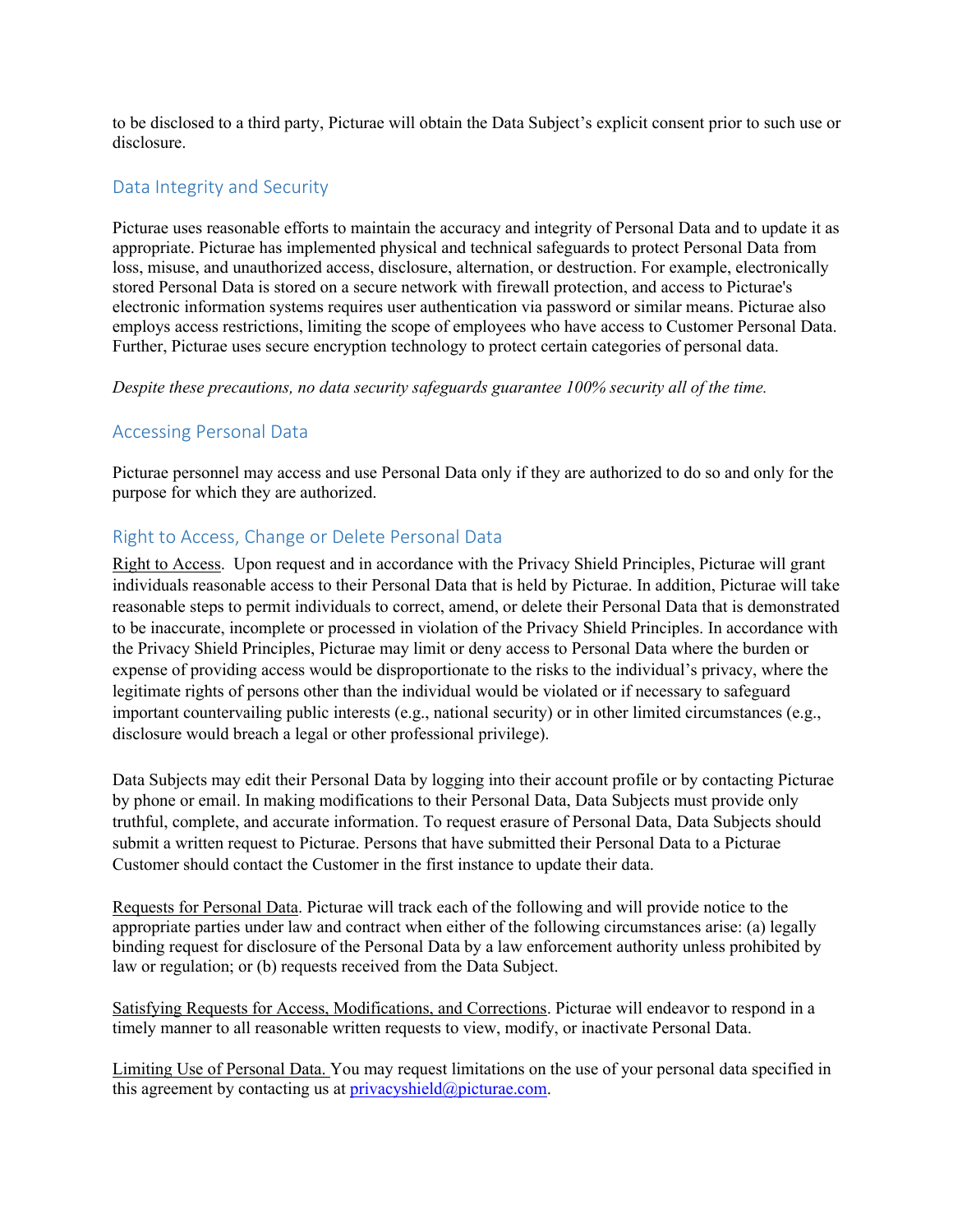# Changes to this Policy

This Policy may be amended from time to time, consistent with the Privacy Shield Principles and applicable data protection and privacy laws and principles. We will make employees aware of changes to this policy either by posting to our intranet, through email, or other means. We will notify Data Subjects if we make changes that materially affect the way we handle Personal Data previously collected, and we will allow them to choose whether their Personal Data may be used in any materially different manner.

# Questions or Complaints

Data Subjects may contact Picturae with questions or complaints concerning this Policy at the following address privacyshield@picturae.com.

# Enforcement and Dispute Resolution

Data Subjects with questions or concerns about the use of their Personal Data should contact us at privacyshield@picturae.com. In compliance with the Privacy Shield Principles, Picturae commits to resolve complaints about our collection or use of your personal information. Individuals in the European Union with inquiries or complaints regarding our Private Shield policy should first contact privacyshield@picturae.com.

As part of this agreement, Picturae subjects itself to the investigatory and enforcement powers of the Federal Trade Commission (FTC).

Under certain conditions, more fully described on the Privacy Shield website, you may invoke binding arbitration when other dispute resolution procedures have been exhausted.

Picturae has further committed to cooperate with the panel established by the EU data protection authorities (DPAs) with regard to unresolved Privacy Shield complaints concerning data transferred from the EU.

# Contact Information

Questions or comments regarding this Policy or our practices concerning Personal Data should be submitted to Picturae by mail or e-mail as follows:

Director of Human Resource and Communications

Picturae Inc. Attn. Victor Shields 228 East 45<sup>th</sup> Street Suite 9E New York, New York 10017

Privacyshield@picturae.com

If you are a citizen of an EEA member state, you may also address any unresolved complaints to the panel of the EU Data Protection Authorities at the following address: http://ec.europa.eu/justice/dataprotection/article-29/structure/data-protectionauthorities/index\_en.htm